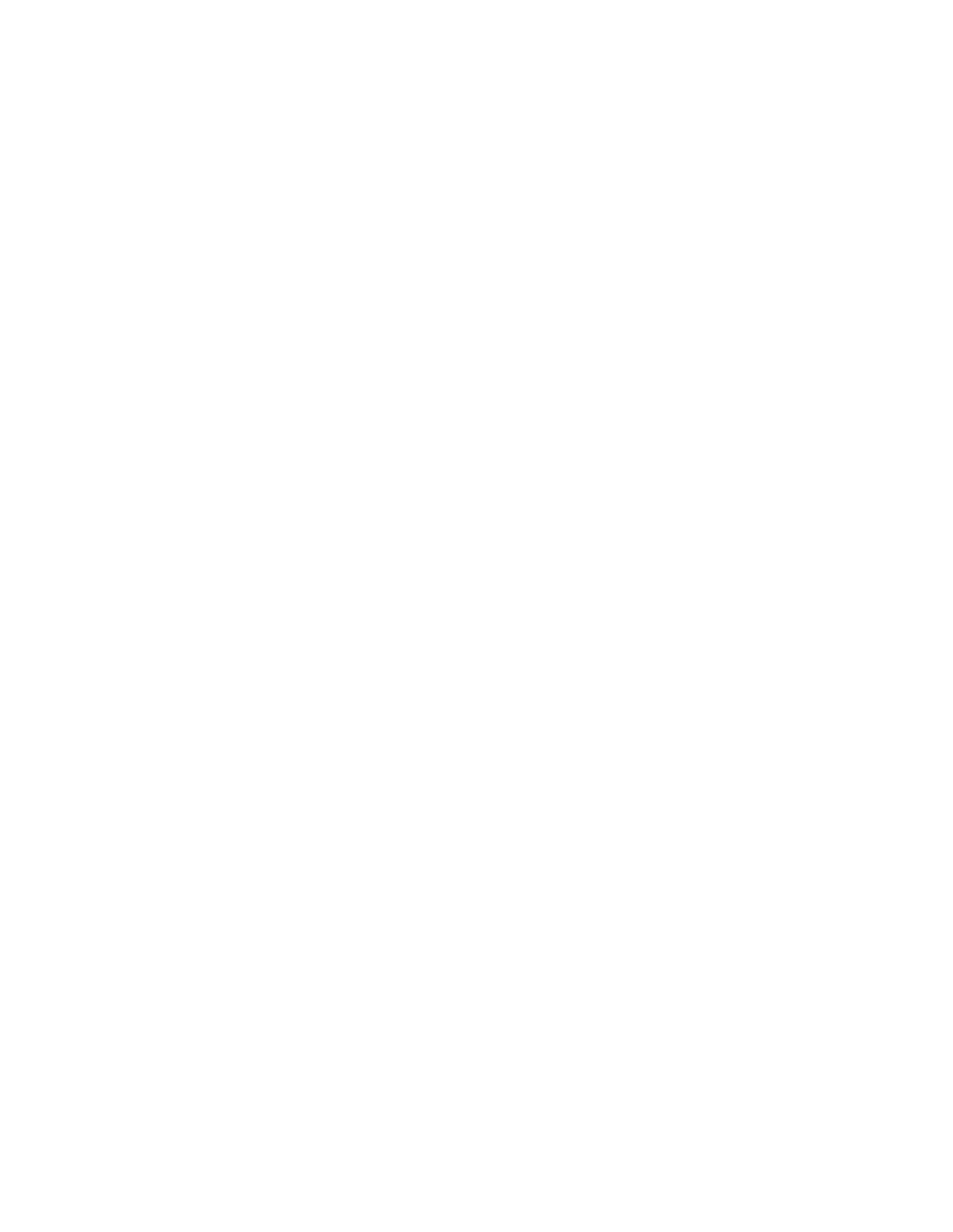| NEET 2017 PAPER / ANSWER KEY / 07.05.2017 |     |                                                                                             |  |  |
|-------------------------------------------|-----|---------------------------------------------------------------------------------------------|--|--|
| 62.                                       |     | The process of separation and purification of expressed protein before marketing is called: |  |  |
| Ans.                                      | (4) | <b>Downsteam processing</b>                                                                 |  |  |
| 63.                                       |     |                                                                                             |  |  |
| Ans.                                      | (4) | <b>Bee</b>                                                                                  |  |  |
| 64.                                       |     | Functional megaspore in an angiosperm developed into:                                       |  |  |
| Ans.                                      | (1) | <b>Embryo</b> sac                                                                           |  |  |
| 65.                                       |     |                                                                                             |  |  |
| Ans.                                      | (3) | 1856 - 1863                                                                                 |  |  |
| 66.                                       |     | An example of colonial alga is:                                                             |  |  |
| Ans.                                      | (4) | <b>Volvox</b>                                                                               |  |  |
| 67.                                       |     | rejections?                                                                                 |  |  |
| Ans.                                      | (4) | Cell-mediated immune response                                                               |  |  |
| 68.                                       |     | for fertilization?                                                                          |  |  |
| Ans.                                      | (1) | artificial insemination                                                                     |  |  |
| 69.                                       |     | Attractants and rewards are required for:                                                   |  |  |
| Ans.                                      | (4) | <b>Entomophily</b>                                                                          |  |  |
| 70.                                       |     | Select the mismatch:                                                                        |  |  |
| Ans.                                      | (3) | <b>Pinus - Dioecious</b>                                                                    |  |  |
| 71.                                       |     | GnRH, a hypothalamic hormone, needed in reproduction, acts on:                              |  |  |
| Ans.                                      | (4) | Anterior pituitary gland and stimulates secretion of LH and FSH                             |  |  |
| 72.                                       |     | Which cells of 'Crypts of Lieberkuhn' secrete antibacterial lysozyme?                       |  |  |
| Ans.                                      | (3) | <b>Argentaffin cells</b>                                                                    |  |  |
| 73.                                       |     | Myelin sheath is produced by:                                                               |  |  |
| Ans.                                      | (3) | <b>Schwann Cells and Oligodendrocytes</b>                                                   |  |  |
| 74.                                       |     | Which of the following components provides sticky character to the bacterial cell?          |  |  |
| Ans.                                      | (2) | Glycocalyx                                                                                  |  |  |
| 75.                                       |     | A gene whose expression helps to identify transformed cell is known as:                     |  |  |
| Ans.                                      | (3) | Selectable marker                                                                           |  |  |
| 76.                                       |     | Root hairs develop from the region of:                                                      |  |  |
| Ans.                                      | (3) | <b>Maturation</b>                                                                           |  |  |
| 77.                                       |     | Life cycle of Ectocarpus and Fucus respectively are:                                        |  |  |
| Ans.                                      | (1) | Haplodiplontic, Diplontic                                                                   |  |  |

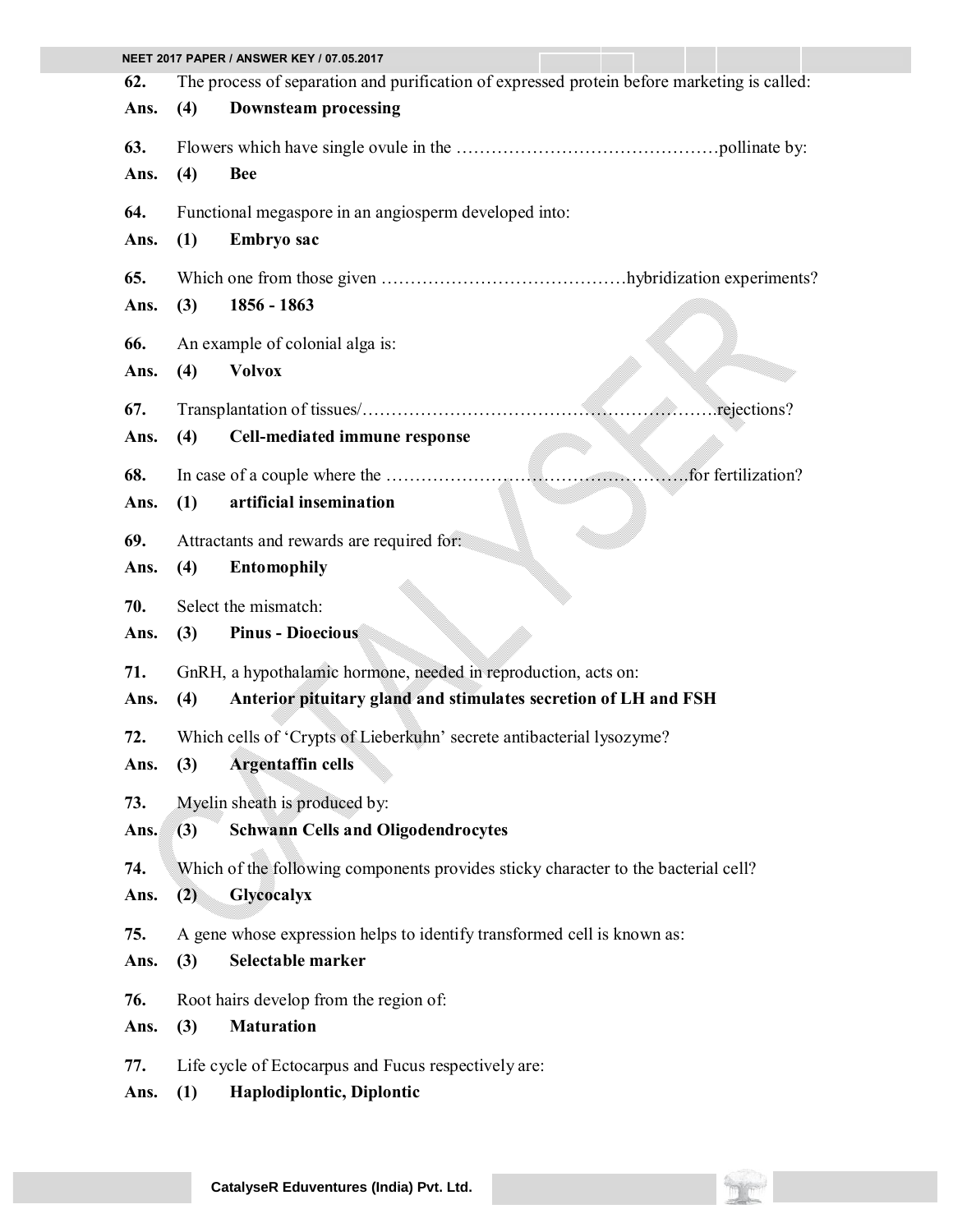| NEET 2017 PAPER / ANSWER KEY / 07.05.2017 |                                                                      |                                                                                              |  |  |
|-------------------------------------------|----------------------------------------------------------------------|----------------------------------------------------------------------------------------------|--|--|
| 78.                                       |                                                                      |                                                                                              |  |  |
| Ans.                                      | (4)                                                                  | Condensation $\rightarrow$ nuclear membrane disassembly $\rightarrow$ arrangement at equator |  |  |
|                                           |                                                                      | $\rightarrow$ centromere division $\rightarrow$ segregation $\rightarrow$ telophase          |  |  |
| 79.                                       |                                                                      | The pivot joint between atlas and axis is a type of:                                         |  |  |
| Ans.                                      | (1)                                                                  | <b>Synovial joint</b>                                                                        |  |  |
| 80.                                       |                                                                      | Phosphoenol pyruvate (PEP) is the primary $CO2$ acceptor in :                                |  |  |
| Ans.                                      | (4)                                                                  | $C_4$ plants                                                                                 |  |  |
| 81.                                       |                                                                      |                                                                                              |  |  |
| Ans.                                      | (4)                                                                  | Epiphyseal plates close after adolescence.                                                   |  |  |
| 82.                                       |                                                                      | Which of the following is correctly matched for the product produced by them?                |  |  |
| Ans.                                      | (2)                                                                  | Sacchromyces cerevisiae : Ethanol                                                            |  |  |
| 83.                                       |                                                                      | A decrease in blood pressure/volume will not cause the release of:                           |  |  |
| Ans.                                      | (4)                                                                  | <b>Atrial Natriuretic Factor</b>                                                             |  |  |
| 84.                                       |                                                                      | Which of the following options best represents the enzyme composition of pancreatic juice?   |  |  |
| Ans.                                      | (2)                                                                  | Lipase, Amylase, trypsinogen, procarboxypeptidase                                            |  |  |
| 85.                                       |                                                                      | A dioecious flowering plant prevents both:                                                   |  |  |
| Ans.                                      | (4)                                                                  | <b>Autogamy and geitonogamy</b>                                                              |  |  |
| 86.                                       |                                                                      | Which of the following facilitates opening of stomatal aperture?                             |  |  |
| Ans.                                      | (1)                                                                  | Radial orientation of cellulose microfibrils in the cell wall of guard cells                 |  |  |
| 87.                                       |                                                                      |                                                                                              |  |  |
| Ans.                                      | (2)                                                                  | <b>Ethidium bromide</b>                                                                      |  |  |
| 88.                                       | In Bougainvillea thorns are the modifications of                     |                                                                                              |  |  |
| Ans.                                      | (1)                                                                  | <b>Stem</b>                                                                                  |  |  |
| 89.                                       |                                                                      |                                                                                              |  |  |
| Ans.                                      | (1)                                                                  | <b>Chromosomes will not segregate</b>                                                        |  |  |
| 90.                                       | Which of the following in sewage treatment removed suspended solids? |                                                                                              |  |  |
| Ans.                                      | (1)                                                                  | <b>Primary treatment</b>                                                                     |  |  |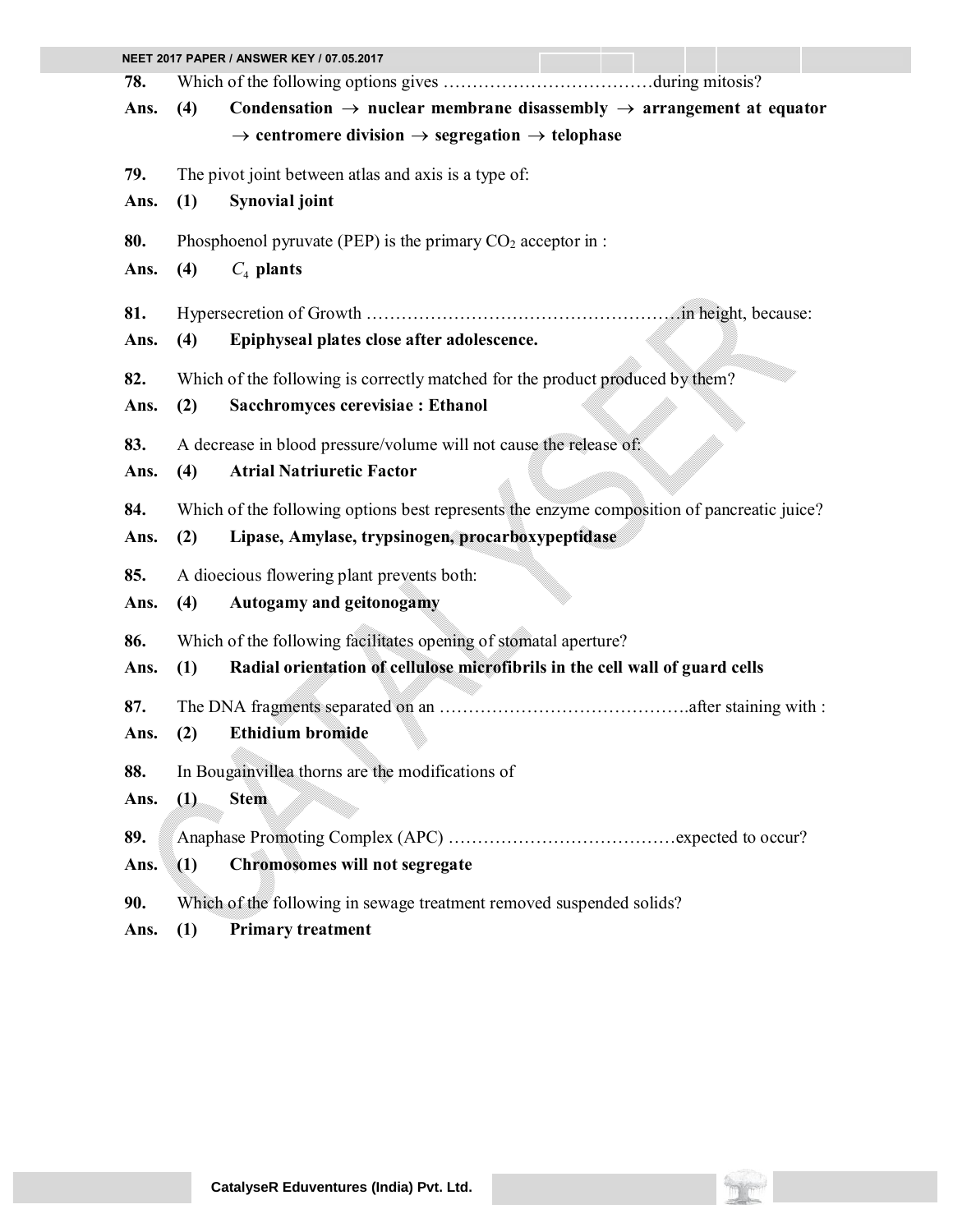## **CHEMISTRY**

| 91.  |                                                                                            |
|------|--------------------------------------------------------------------------------------------|
|      |                                                                                            |
|      |                                                                                            |
| Ans. | (4)                                                                                        |
| 92.  | The most suitable method of separation of 1 : 1 mixture of ortho and para-nitrophenols is: |
| Ans. | <b>Steam distillation</b><br>(2)                                                           |
| 93.  | The species, having bond angles of $120^\circ$ is:                                         |
| Ans. | BCl <sub>3</sub><br>(2)                                                                    |
| 94.  | will be:                                                                                   |
| Ans. | (4) $\frac{K_2 K_3^3}{K_1}$                                                                |
|      |                                                                                            |
| 95.  | Which one is the wrong statement?                                                          |
| Ans. | The energy of 2s orbital is less than the energy of 2p orbital in case of Hydrogen<br>(2)  |
|      | like                                                                                       |
| 96.  |                                                                                            |
| Ans. | (1) $Hgl_4^{2-}, I_3^-$                                                                    |
| 97.  | An example of a sigma bonded organometa compound is:                                       |
| Ans. | <b>Grignard's reagent</b><br>(4)                                                           |
| 98.  | The correct statement regarding electrophile is:                                           |
| Ans. | Electrophile can be either neutral or positive charged species and can form a<br>(2)       |
|      | bond accepting a pair of electrons from nucleophile                                        |
| 99.  | Name the gas that can readily decolourise acidifies $K M n O4$ solution:                   |
| Ans. | SO <sub>2</sub><br>(4)                                                                     |
| 100. | The heating of phenyl-methyl ethers with HI produces.                                      |
| Ans. | phenol<br>(1)                                                                              |
| 101. | Which one is the most acidic compound?                                                     |
|      | ÓН<br>$O_2N$<br>NO <sub>2</sub>                                                            |
|      |                                                                                            |
| Ans. | NO <sub>2</sub><br>(2)                                                                     |
|      |                                                                                            |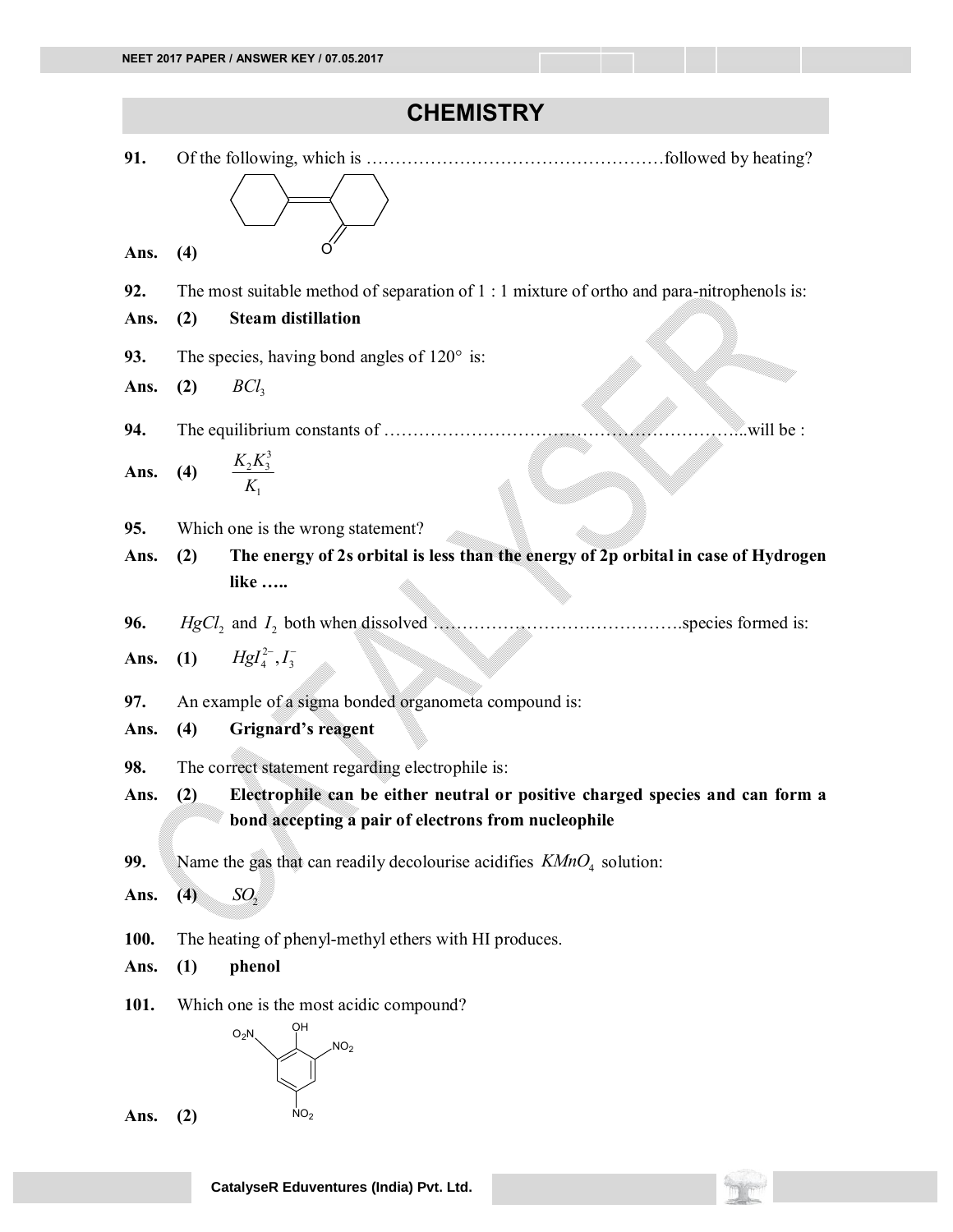|      | NEET 2017 PAPER / ANSWER KEY / 07.05.2017              |                                                                                      |  |  |  |
|------|--------------------------------------------------------|--------------------------------------------------------------------------------------|--|--|--|
| 102. |                                                        |                                                                                      |  |  |  |
| Ans. | (4)                                                    | T > 425K                                                                             |  |  |  |
| 103. |                                                        |                                                                                      |  |  |  |
|      |                                                        |                                                                                      |  |  |  |
| Ans. | (1)                                                    | 3AgCl, 2AgCl, AgCl                                                                   |  |  |  |
| 104. |                                                        |                                                                                      |  |  |  |
| Ans. | (1)                                                    | $E_1 > E_2$                                                                          |  |  |  |
| 105. |                                                        |                                                                                      |  |  |  |
| Ans. | (2)                                                    | Li                                                                                   |  |  |  |
|      |                                                        |                                                                                      |  |  |  |
| 106. |                                                        |                                                                                      |  |  |  |
| Ans. | (3)                                                    | $[Co(en)_3]^{3+}$ , $[Co(NH_3)_6]^{3+}$ , $[Co(H_2O)]$                               |  |  |  |
|      |                                                        |                                                                                      |  |  |  |
| 107. |                                                        | Mixture of chloroxylenol and terpineol acts as                                       |  |  |  |
| Ans. | (4)                                                    | Antiseptic                                                                           |  |  |  |
|      |                                                        |                                                                                      |  |  |  |
| 108. |                                                        | Predict the correct intermediate and product in following reaction:                  |  |  |  |
| Ans. | (2)                                                    |                                                                                      |  |  |  |
| 109. |                                                        |                                                                                      |  |  |  |
|      |                                                        | $Sn^{2+}$ in reducing while $Pb^{4+}$ is oxidising                                   |  |  |  |
| Ans. | (3)                                                    |                                                                                      |  |  |  |
| 110. |                                                        | With respect to the conformers of ethane, which of the following statements is true? |  |  |  |
| Ans. | (2)                                                    | Both bond angles and bong length remains same                                        |  |  |  |
| 111. |                                                        | Which of the following pairs of compounds is isoelectronic and isostructural?        |  |  |  |
| Ans. | (Bonus)                                                |                                                                                      |  |  |  |
|      |                                                        |                                                                                      |  |  |  |
| 112. |                                                        | The reason for greater range of oxidation states in actinoids is attributed to:      |  |  |  |
| Ans. | 5f, 6d and 7s levels having comparable energies<br>(1) |                                                                                      |  |  |  |
| 113. |                                                        | Which of the following statements is not correct?                                    |  |  |  |
| Ans. | (2)                                                    | Denaturation makes the proteins more active                                          |  |  |  |
|      |                                                        |                                                                                      |  |  |  |
| 114. |                                                        | Mechanism of a hypothetical react $X_2 + Y_2 \rightarrow 2XY$ is given below:        |  |  |  |
| Ans. | (2)                                                    | 1.5                                                                                  |  |  |  |
| 115. |                                                        | Which one of the following statements is correct?                                    |  |  |  |
| Ans. | (4)                                                    | The value of  reaction equilibrium.                                                  |  |  |  |
|      |                                                        |                                                                                      |  |  |  |
| 116. |                                                        |                                                                                      |  |  |  |
| Ans. | (2)                                                    | $5.3 \times 10^{-12}$                                                                |  |  |  |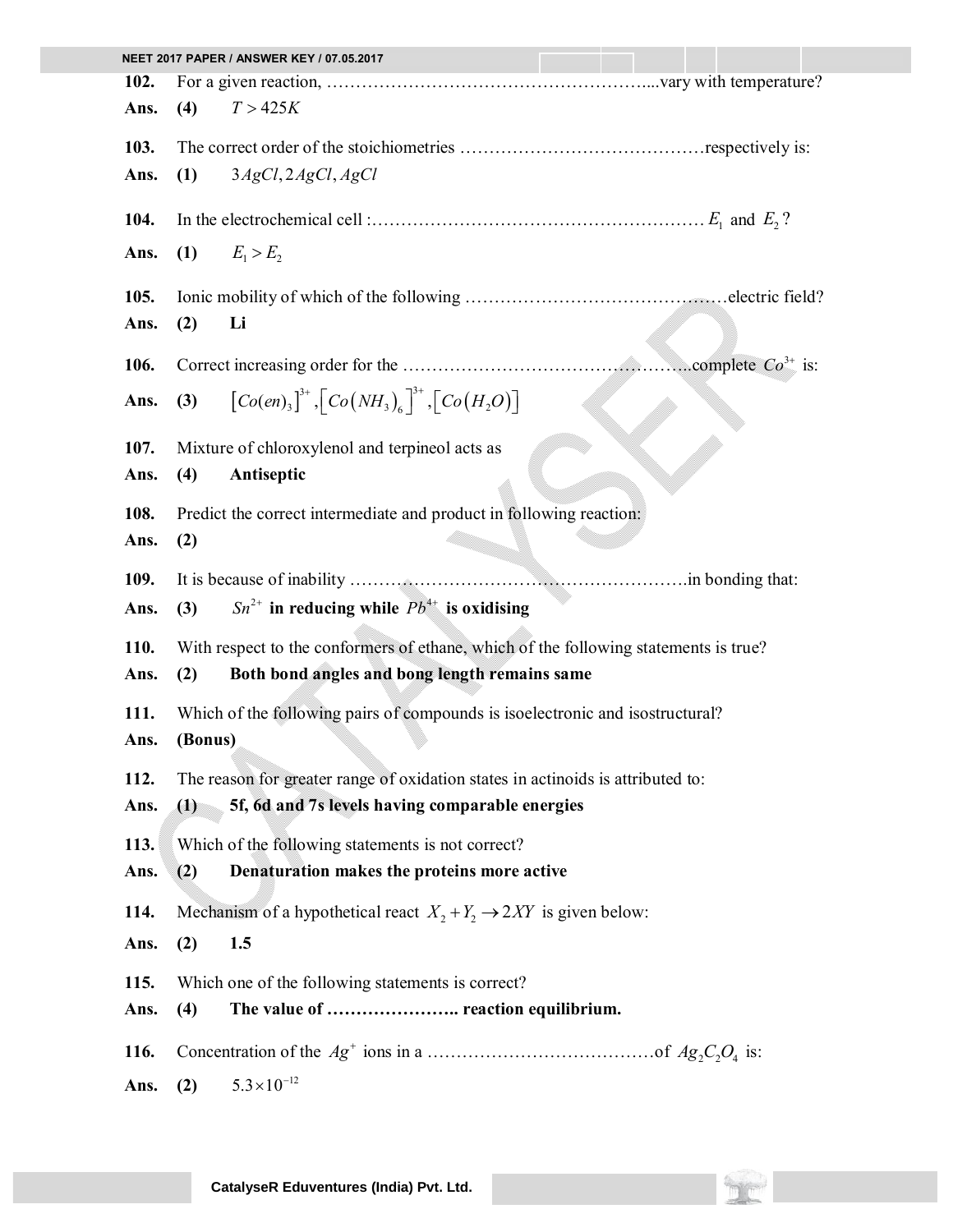|      |                                                                                | NEET 2017 PAPER / ANSWER KEY / 07.05.2017                                                  |  |  |  |  |
|------|--------------------------------------------------------------------------------|--------------------------------------------------------------------------------------------|--|--|--|--|
| 117. |                                                                                | Which of the following is dependent temperature?                                           |  |  |  |  |
| Ans. | (4)                                                                            | <b>Molarity</b>                                                                            |  |  |  |  |
| 118. |                                                                                |                                                                                            |  |  |  |  |
| Ans. | (2)                                                                            | Unchanged                                                                                  |  |  |  |  |
| 119. |                                                                                |                                                                                            |  |  |  |  |
| Ans. | (1)                                                                            | $-505$ J                                                                                   |  |  |  |  |
| 120. |                                                                                |                                                                                            |  |  |  |  |
| Ans. | (4)                                                                            | 138.6 sec                                                                                  |  |  |  |  |
| 121. |                                                                                | Pick out the correct statement with respect to $\left[ Mn(CN)_{6} \right]$ <sup>--</sup> : |  |  |  |  |
| Ans. | (1)                                                                            | It is $d^2sp^3$                                                                            |  |  |  |  |
| 122. |                                                                                | the correct code.                                                                          |  |  |  |  |
| Ans. | (4)                                                                            | $(iii)$ $(i)$ $(iv)$ $(ii)$                                                                |  |  |  |  |
| 123. | The correct increasing order of basic strength for the following compounds is: |                                                                                            |  |  |  |  |
| Ans. | (2)                                                                            | II < I < III                                                                               |  |  |  |  |
| 124. | Which of the following is a sink for CO?                                       |                                                                                            |  |  |  |  |
| Ans. | (4)                                                                            | Micro organisms present in the soil                                                        |  |  |  |  |
| 125. |                                                                                |                                                                                            |  |  |  |  |
| Ans. | (4)                                                                            | <b>Carbon family,</b> $\left[ Rn \right] 5f^{14} 6d^{10} 7s^2 7p^2$                        |  |  |  |  |
| 126. |                                                                                |                                                                                            |  |  |  |  |
| Ans. | (4)                                                                            | Hoffmann hypobromamide reaction                                                            |  |  |  |  |
| 127. |                                                                                | Identify A and predict the type of reaction                                                |  |  |  |  |
|      |                                                                                | OCH <sub>3</sub>                                                                           |  |  |  |  |
| Ans. | (3)                                                                            | $NH2$ and substitution reaction                                                            |  |  |  |  |
| 128. |                                                                                |                                                                                            |  |  |  |  |
| Ans. | (3)                                                                            | 5 litre                                                                                    |  |  |  |  |
| 129. |                                                                                |                                                                                            |  |  |  |  |
|      |                                                                                |                                                                                            |  |  |  |  |
| Ans. | (1)                                                                            | A-Ethanal, X - Ethanol, Y- But-2-enal, Z-Semicarbazone                                     |  |  |  |  |
| 130. |                                                                                | Which one of the following pairs of species have same bond order?                          |  |  |  |  |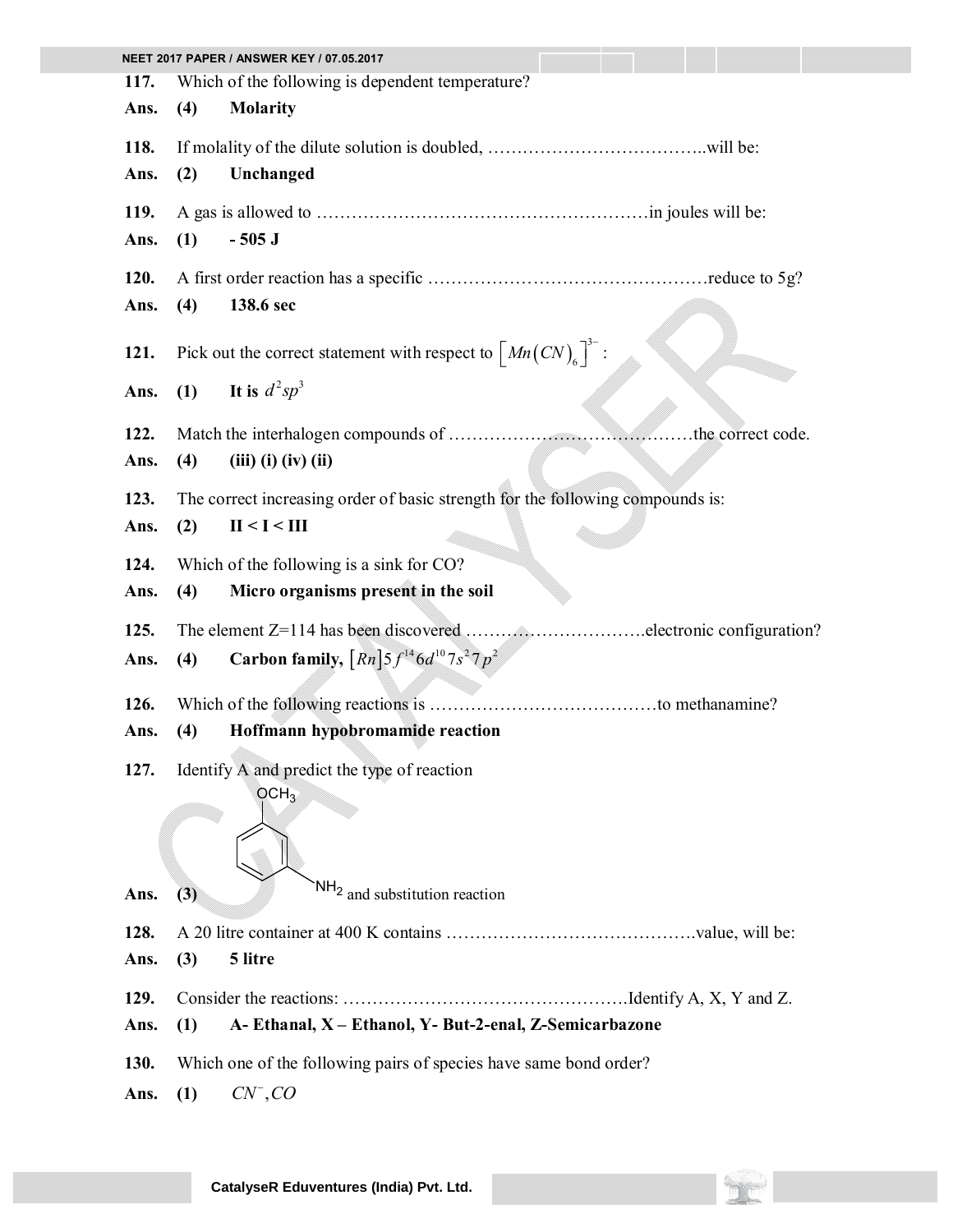**131.** In which pair of ions both the species contain S-S bond?

**Ans. (4)**  $S_4 O_6^{2-}$ ,  $S_2 O_3^{2-}$ 

**132.** Extraction of gold and silver involves leaching …………………………..recovered by:

## **Ans. (2) Displacement with** Zn

**133.** Which one is the correct order of acidity?

Ans. **(4)**  $CH \equiv CH > CH_3 - C \equiv CH > CH_2 = CH_2 : CH_3 - CH_3$ 

**134.** Which is the incorrect statement?

**Ans. (2 or 3)**

**135.** The IUPAC name of the compound

**Ans. (3) 3-Keto-2methylhex-4-enal**

## **PHYSICS**

| 136.         |                                 |                                                                                                                          |
|--------------|---------------------------------|--------------------------------------------------------------------------------------------------------------------------|
| Ans.         | (2)                             | 40 Hz                                                                                                                    |
|              |                                 |                                                                                                                          |
|              | <b>Ans.</b> (1) $\frac{I_0}{4}$ |                                                                                                                          |
| 138.         |                                 |                                                                                                                          |
|              |                                 | Ans. (2) $\frac{\mu_o i^2}{\sqrt{2} \pi d}$                                                                              |
| 139.         |                                 |                                                                                                                          |
| Ans.         | (2)                             | <b>11 RT</b>                                                                                                             |
| 140.         |                                 | Two astronauts are floating in gravitational free space after having lost contact with their<br>spaceship. The two will: |
| Ans.         | (4)                             | move towards each other.                                                                                                 |
| 141.         |                                 |                                                                                                                          |
|              |                                 | Ans. (3) $\cot^2 \theta = \cot^2 \theta_1 + \cot^2 \theta_2$                                                             |
| 142.<br>Ans. |                                 | (3) $9.1 \mu J$                                                                                                          |

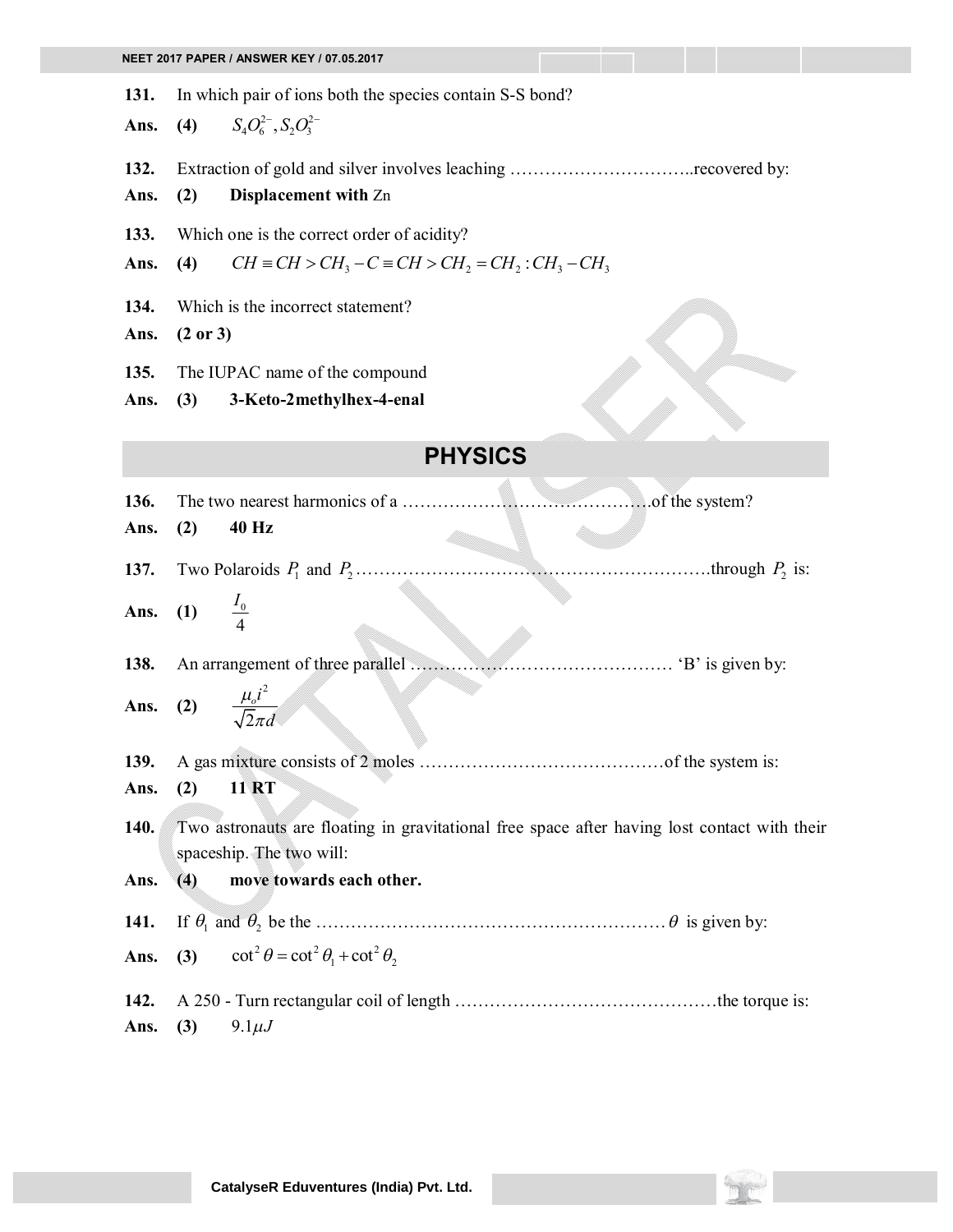|              |                          | NEET 2017 PAPER / ANSWER KEY / 07.05.2017      |               |
|--------------|--------------------------|------------------------------------------------|---------------|
| 143.         |                          |                                                |               |
| Ans.         | (4) $\frac{1}{7\lambda}$ |                                                |               |
| 144.         |                          |                                                |               |
| Ans.         | (4)                      | $2.83 \times 10^{-8} T$                        |               |
| 145.         |                          |                                                |               |
| Ans.         | (2)                      | $d = 2 km$                                     |               |
| 146.         |                          | The given electrical network is equivalent to: |               |
| Ans.         | (1)                      | <b>NOR</b> gate                                |               |
| 147.         |                          |                                                | in radius is: |
| Ans.         | (2) $\frac{p}{3B}$       |                                                |               |
| 148.         |                          |                                                |               |
| Ans.         | (1)                      | $10^{-37}C$                                    |               |
| 149.         |                          |                                                |               |
| Ans.         | (1)                      | 1:11                                           |               |
| <b>150.</b>  |                          |                                                |               |
| Ans.         |                          | (1) $-4m/s^2$                                  |               |
| 151.         |                          |                                                |               |
| Ans.         | (2)                      | (i) $10$ J (ii) $-8.75$ J                      |               |
| 152.         |                          |                                                |               |
| Ans.         | (4) $\frac{g}{3}$ , g    |                                                |               |
| 153.         |                          |                                                |               |
| Ans.         | (1)                      | $\frac{4\pi}{\sqrt{5}}$                        |               |
| 154.         |                          |                                                |               |
| Ans.         |                          | (4) $\frac{1}{4}I(\omega_1-\omega_2)^2$        |               |
| 155.         |                          |                                                |               |
| Ans.         | (1)                      | $n^2R$                                         |               |
| 156.<br>Ans. | (2)                      | 1800                                           |               |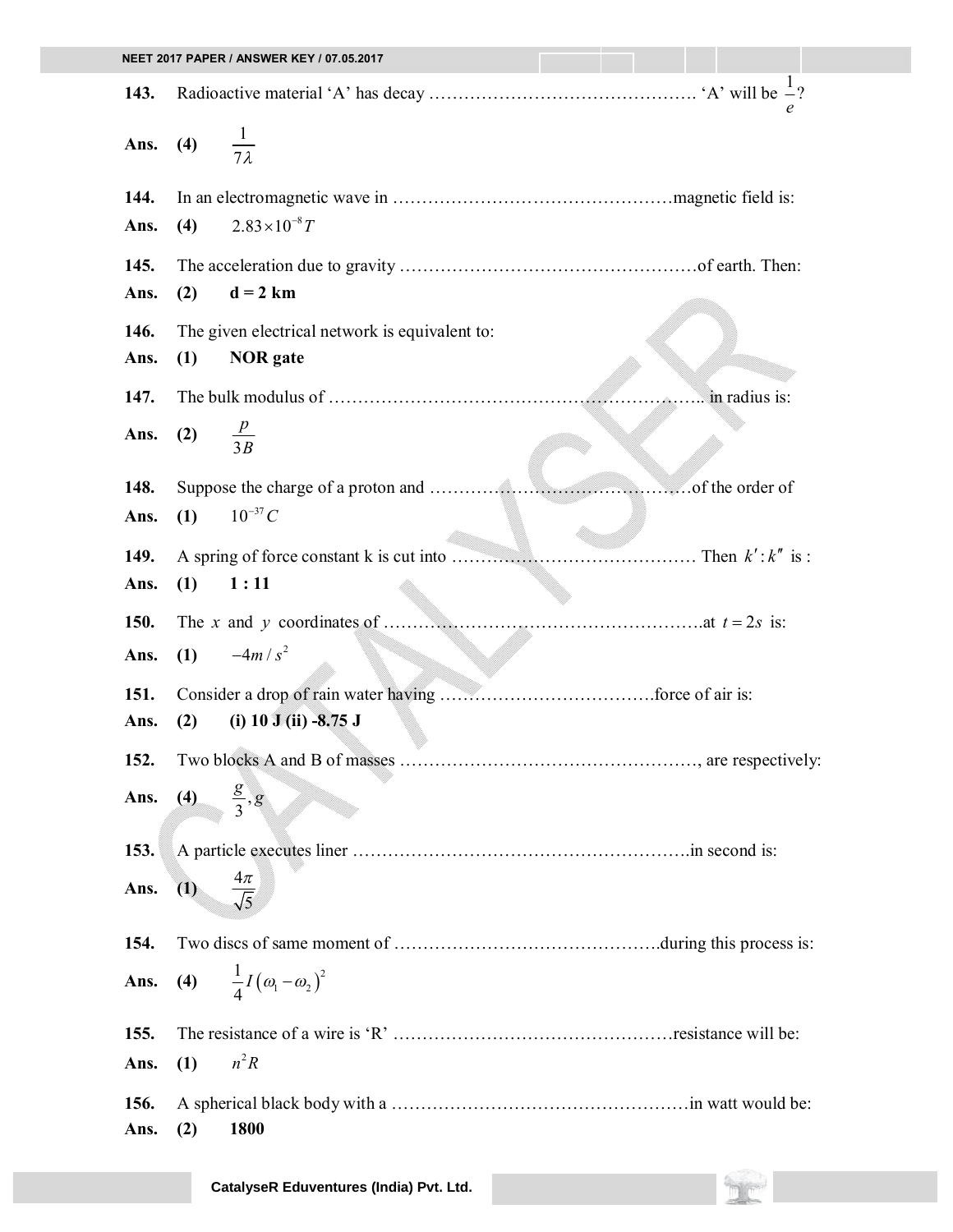| NEET 2017 PAPER / ANSWER KEY / 07.05.2017 |                                                                                                              |  |  |  |
|-------------------------------------------|--------------------------------------------------------------------------------------------------------------|--|--|--|
|                                           |                                                                                                              |  |  |  |
| 157.                                      |                                                                                                              |  |  |  |
| Ans.                                      | (iii) $\approx 6 \times 10^5 \text{ ms}^{-1}$ or (iv) $\approx 0.6 \times 10^6 \text{ ms}^{-1}$<br>(3 or 4)  |  |  |  |
| 158.                                      |                                                                                                              |  |  |  |
| Ans.                                      | (3) $\frac{y}{2x}$                                                                                           |  |  |  |
| 159.                                      |                                                                                                              |  |  |  |
| Ans.                                      | 25rad/s <sup>2</sup><br>(1)                                                                                  |  |  |  |
| 160.                                      |                                                                                                              |  |  |  |
| Ans.                                      | T<br>(3)                                                                                                     |  |  |  |
| 161.                                      | Isothermal                                                                                                   |  |  |  |
| Ans.                                      | P-c, $Q - a$ , $R - d$ , $S - b$<br>(4)                                                                      |  |  |  |
|                                           |                                                                                                              |  |  |  |
| 162.                                      |                                                                                                              |  |  |  |
|                                           | Ans. (3) $\frac{1}{c^2}\left[G\frac{e^2}{4\pi\epsilon}\right]^{\frac{1}{2}}$                                 |  |  |  |
| 163.                                      |                                                                                                              |  |  |  |
| Ans.                                      | 1.78<br>(2)                                                                                                  |  |  |  |
| 164.                                      |                                                                                                              |  |  |  |
| Ans.                                      | a condition of no current flow through the galvanometer<br>(1)                                               |  |  |  |
| 165.                                      |                                                                                                              |  |  |  |
|                                           | The ratio of wavelengths of the last line of Balmer series and the last line of Lyman series<br>is:          |  |  |  |
| Ans.                                      | (1)<br>4                                                                                                     |  |  |  |
|                                           |                                                                                                              |  |  |  |
| 166.<br>Ans.                              | The diagrams below show regions of euipotentials.<br>In all the four cases the work done is the same.<br>(4) |  |  |  |
|                                           |                                                                                                              |  |  |  |
| 167.                                      | Which of the following statements are correct?                                                               |  |  |  |
| Ans.                                      | $(b)$ and $(d)$<br>(3)                                                                                       |  |  |  |
| 168.                                      |                                                                                                              |  |  |  |
| Ans.                                      | 3:2<br>(1)                                                                                                   |  |  |  |
|                                           |                                                                                                              |  |  |  |
| 169.                                      |                                                                                                              |  |  |  |
| Ans.                                      | deceases by a factor of 2<br>(4)                                                                             |  |  |  |
| 170.                                      |                                                                                                              |  |  |  |
| Ans.                                      | $928$ <i>kgm</i> <sup>-3</sup><br>(2)                                                                        |  |  |  |

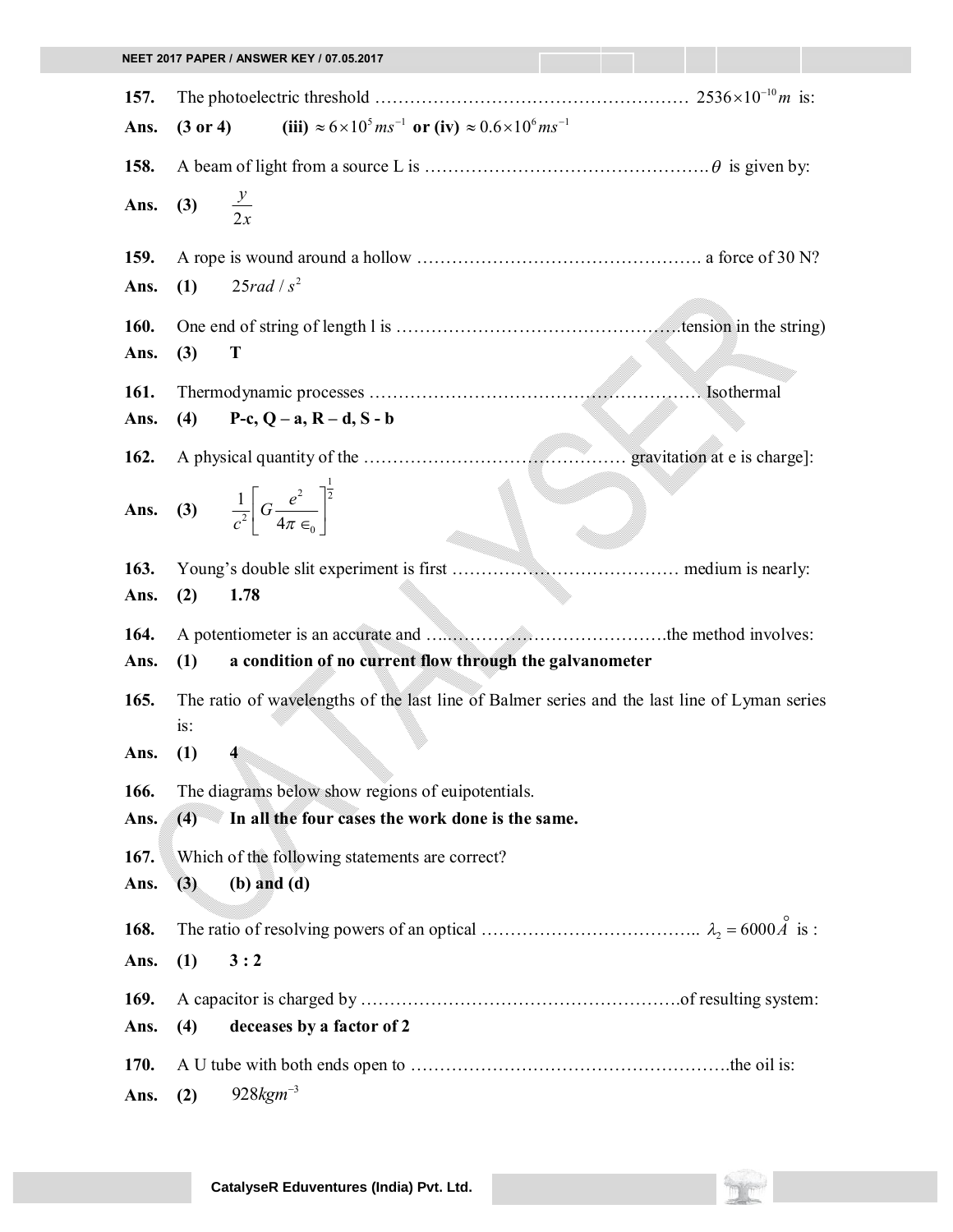| 171.         |     |                                                           |  |
|--------------|-----|-----------------------------------------------------------|--|
| Ans.         | (1) | 2A                                                        |  |
| 172.         |     |                                                           |  |
| Ans.         | (4) | $\frac{h}{\sqrt{3mkT}}$                                   |  |
| 173.         |     | Which one of the following represents forward bias diode? |  |
| Ans.         | (3) | 0V<br>R<br>$-2V$                                          |  |
| 174.         |     |                                                           |  |
| Ans.         |     | (3) $\frac{K_1 + K_2}{2}$                                 |  |
| 175.         |     |                                                           |  |
| Ans.         | (4) | 90 J                                                      |  |
| 176.         |     |                                                           |  |
| Ans.         | (1) | 150 and 15000                                             |  |
| 177.         |     |                                                           |  |
| Ans.         |     | (1) $\frac{t_1 t_2}{t_2 + t_1}$                           |  |
| 178.         |     |                                                           |  |
| Ans.         | (4) | $6^{\circ}$                                               |  |
| 179.         |     |                                                           |  |
| Ans.         |     | (1) $32\pi\mu C$                                          |  |
| 180.<br>Ans. | (2) | 448Hz                                                     |  |
|              |     | <b>END OF NEET PAPER</b>                                  |  |

## **CatalyseR Eduventures (India) Pvt. Ltd.**